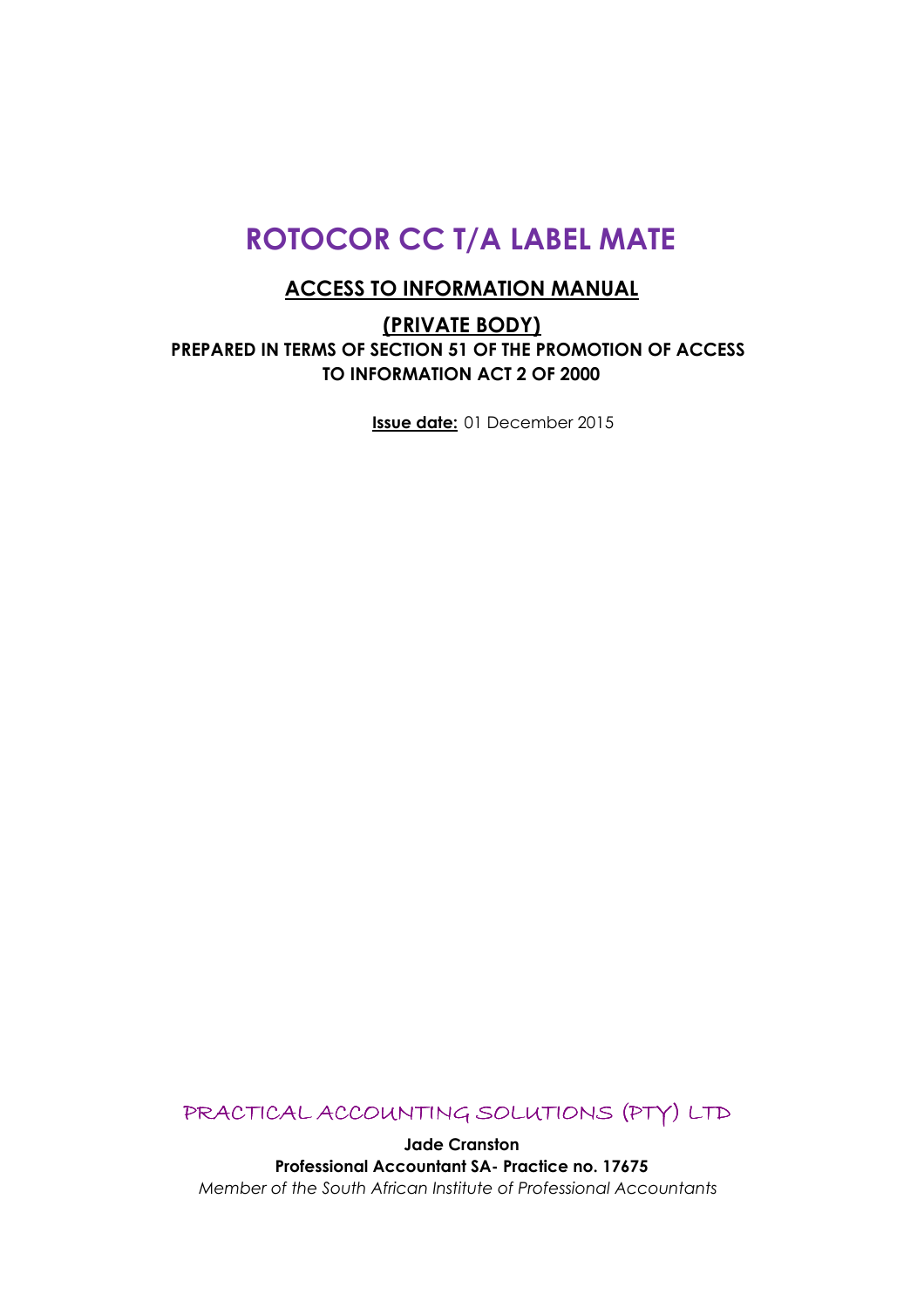| A  | <b>CONTENTS</b>                                                                | <b>PAGE</b> |
|----|--------------------------------------------------------------------------------|-------------|
| 1. | Preamble                                                                       | 2           |
| 2. | Introduction                                                                   | 2           |
|    |                                                                                |             |
| B. | <b>PARTICULARS IN TERMS OF THE SECTION 51 MANUAL</b>                           |             |
|    | 3. Details of Organisation [Sec 51(1)(a)]                                      | 3           |
|    | 4. Details of the Information Officer [Sec 51(1)(a)]                           | 3           |
|    | 5. Access to the records held by the private body in question $[Sec 51(1)(c)]$ | 4           |
|    | 6. Records available in terms of any other legislation [Sec 51(1)(d)]          | 4           |
|    | 7. Records that may be requested [Sec 51(1)(e)]                                | $4 - 5$     |
|    | 8. Requesting procedure                                                        | $6 - 7$     |

#### **1. PREAMBLE**

The Promotion of Access to Information Act was promulgated in March 2001. The Act was put in place in order to actively protect a society in which the people of South Africa have effective access to information, which enables them to more fully exercise and protect their rights. The promulgation of the Act was also designed to foster a culture of transparency and accountability in Public and Private Bodies, as defined. This Manual has been prepared in accordance with Section 51 of The Promotion of Access to Information Act No. 2 of 2000.

Inside these pages you will be able to view the categories of information which we possess. You will also be shown the correct procedure to follow should you require access to any of this information.

The Section 10 Guide on how to use the Act is available from the South African Human Rights Commission [Sec 51(1)(b)].

#### **2. INTRODUCTION TO ROTOCOR CC**

| <b>Business Registration No:</b>         | 1996/015256/23                                                                                     |
|------------------------------------------|----------------------------------------------------------------------------------------------------|
| Nature of Business:                      | Label Manufacturers + Printers                                                                     |
| <b>Business Description:</b>             | Label Manufacture & Printers<br>Agents for packaging, Safety Ware & Other print not<br>done by us. |
| Province in which business is conducted: | KwaZulu Natal                                                                                      |
| Head of Business:                        | Terence (Terry) Alan Noakes                                                                        |
| Number of Member(s):                     |                                                                                                    |
| Directors/Members Name(s):               | Terence Alan Noakes                                                                                |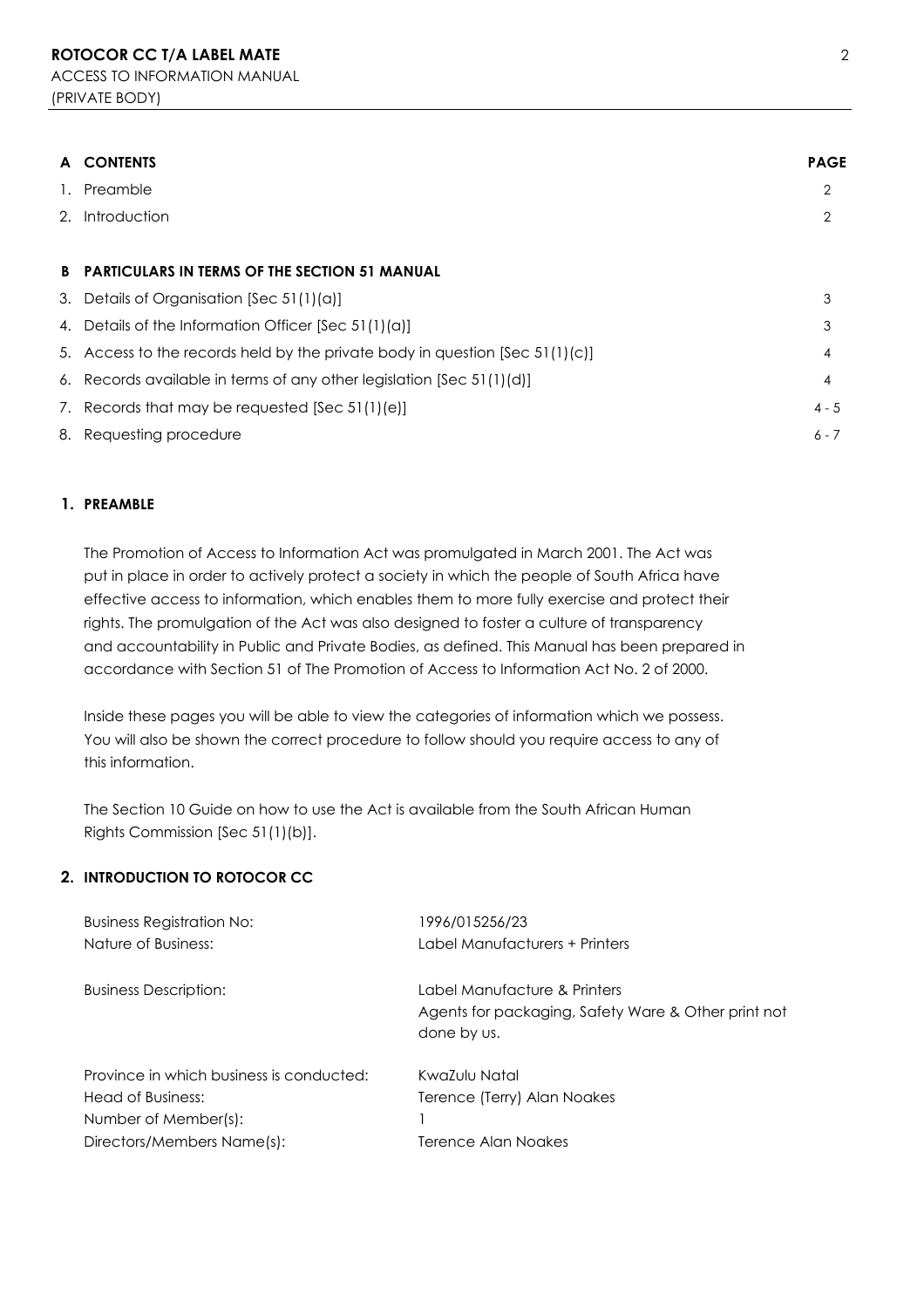# **ROTOCOR CC T/A LABEL MATE** 3

ACCESS TO INFORMATION MANUAL- CONTINUED

(PRIVATE BODY)

# **3. DETAILS OF ORGANISATION [SECTION 51(1)(a)]**

| Postal Address:          | <b>PO Box 587</b><br>New Germany<br>3620  |
|--------------------------|-------------------------------------------|
| <b>Physical Address:</b> | 12 lvy Road<br>Pinetown<br>Durban<br>3600 |
| Telephone Number:        | 031-709 6900                              |
| Fax Number:              | 031-709 6869                              |
| F-Mail Address:          | terry@labelmate.co.za                     |
| Website:                 | www.labelmate.co.za                       |

## **4. DETAILS OF INFORMATION OFFICER [SECTION 51(1)(a)]**

| Information Officer:     | Terry                                     |
|--------------------------|-------------------------------------------|
| Postal Address:          | PO Box 587<br>New Germany<br>3620         |
| <b>Physical Address:</b> | 12 lvy Road<br>Pinetown<br>Durban<br>3600 |
| Telephone Number:        | 031 709 6900                              |
| Fax Number:              | 031 7096869                               |
| F-Mail Address:          | terry@labelmate.co.za                     |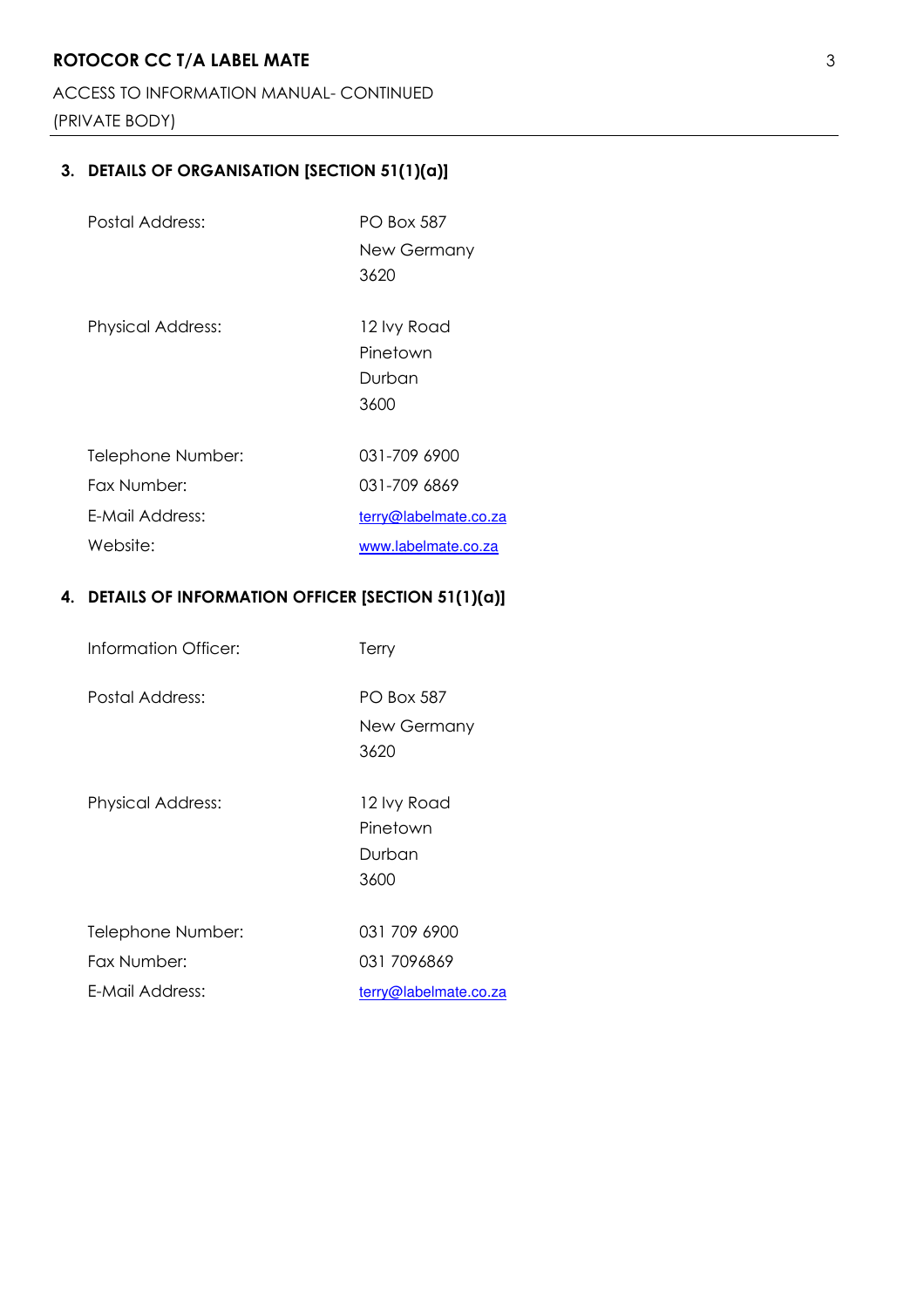ACCESS TO INFORMATION MANUAL- CONTINUED (PRIVATE BODY)

# **5. ACCESS TO THE RECORDS HELD BY THE PRIVATE BODY IN QUESTION [SECTION 51(1)(c)]**

In terms of Section 52, a private body may, on a voluntary and periodic basis, submit to the Minister, a description of records which are automatically available without a person having to request access in terms of this Act. This includes records which are available:

- for inspection
- for purchase or copying from the private body; and
- from the private body free of charge.

There are no records that are freely available to be requested in terms of this Act.

# **6. RECORDS AVAILABLE IN TERMS OF ANY OTHER LEGISLATION [SECTION 51(1)(d)]**

- Basic Conditions of Employment Act 75 of 1997
- Close Corporation Act 69 of 1984
- Close Corporations amendment Act 25 of 2005
- Companies Act 71 of 2008
- Compensation for Occupational Injuries and Diseases Act 130 of 1993
- Consumer Protection Act 68 of 2008
- Electronic Communications and Transactions Act 25 of 2002
- Employment Equity Act 55 of 1998
- Income Tax Act 58 of 1962
- Labour Relations Act 66 of 1995
- Occupational Health and Safety Act 85 of 1993
- Skills Development Act 97 of 1998
- Skills Development Levies Act 9 of 1999
- The Promotion of Access to Information Act 2 of 2000
- Unemployment Insurance Act 63 of 2001
- Unemployment Insurance Contributions Act 4 of 2002
- Value Added Tax Act 89 of 1991

### **7. RECORDS THAT MAY BE REQUESTED [Section 51(1)(e)]**

A description of the subjects of the records held by the body and the categories in which these subjects are classed:

- **Accounting Records**

Banking records Bank Statements Invoices Electronic Banking Records Supporting schedules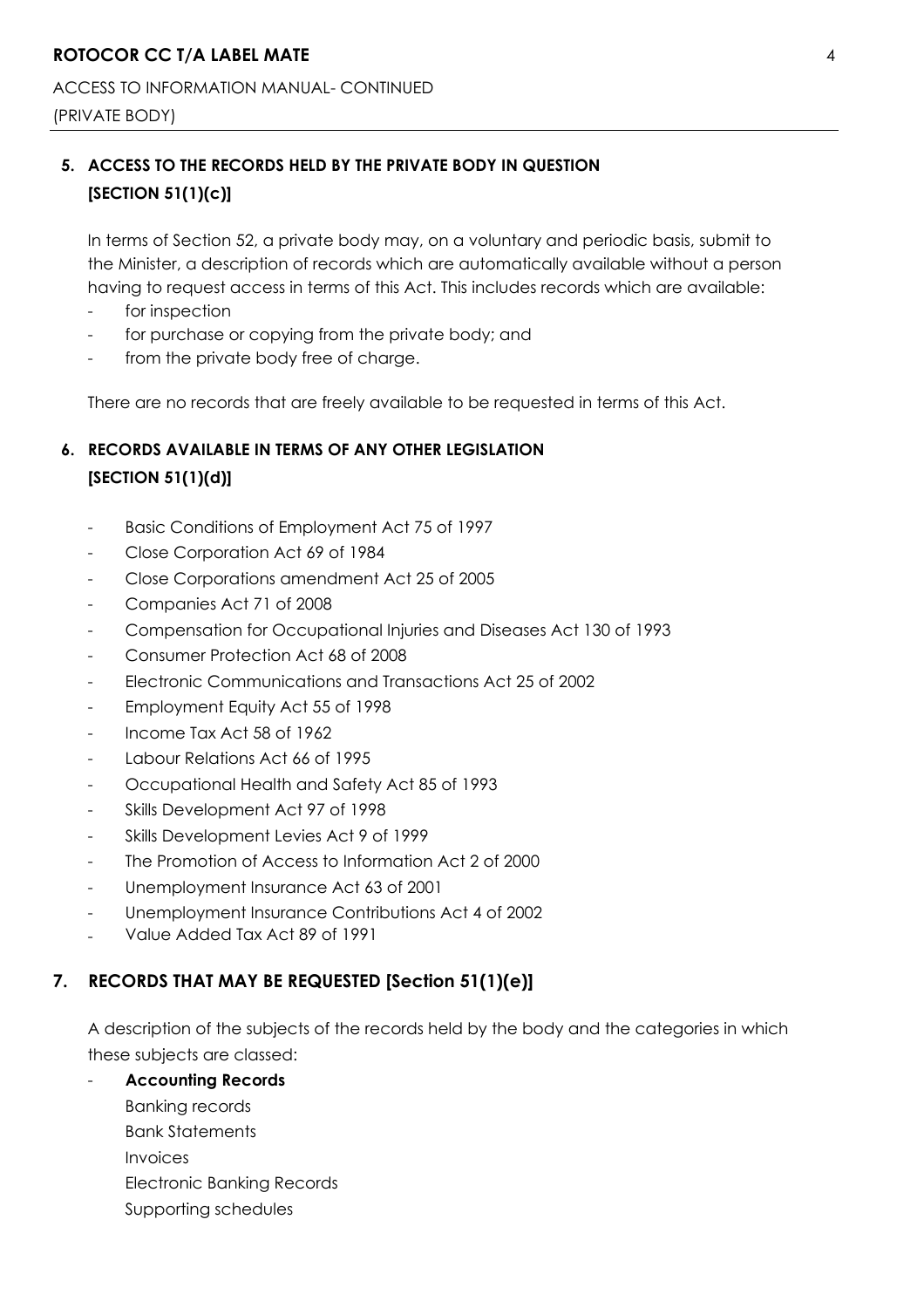### (PRIVATE BODY)

# **7. RECORDS THAT MAY BE REQUESTED [Section 51(1)(e)]- CONTINUED**

| <b>Agreement and Contracts</b>                          |
|---------------------------------------------------------|
| Purchase or lease agreements                            |
| Agreements with customers- credit applications          |
| <b>Fixed Property</b>                                   |
| Leases                                                  |
| <b>Information Technology</b>                           |
| Agreements                                              |
| Disaster recovery                                       |
| Hardware                                                |
| Licenses                                                |
| Software Packages                                       |
| Telephone exchange equipment                            |
| Telephone lines, leased lines and data lines            |
| Insurance                                               |
| Claim Records                                           |
| Details of insurance coverage's, limits and insurers    |
| Insurance policies                                      |
| <b>Statutory Close Corporation Information</b>          |
| Company registration documents                          |
| <b>Annual Financial Statements</b>                      |
| Movable property                                        |
| Asset register                                          |
| <b>Taxation</b>                                         |
| Copies of all income tax returns                        |
| Other tax returns and Documents                         |
| <b>PAYE Records</b>                                     |
| Documents issued to employee for income tax employees   |
| Records of payments made to SARS on behalf of employees |
| All other statutory compliances                         |
| <b>VAT</b>                                              |
| <b>Skills Development Levies</b>                        |
| UIF                                                     |
| <b>Workmen's Compensation</b>                           |
| <b>Personnel Documents And Records:</b>                 |
| <b>Employment contracts</b>                             |
| Disciplinary records                                    |
| Salary records                                          |
| <b>SETA Records</b>                                     |
| <b>Disciplinary Code</b>                                |
| Leave Records                                           |
| Training records and manuals                            |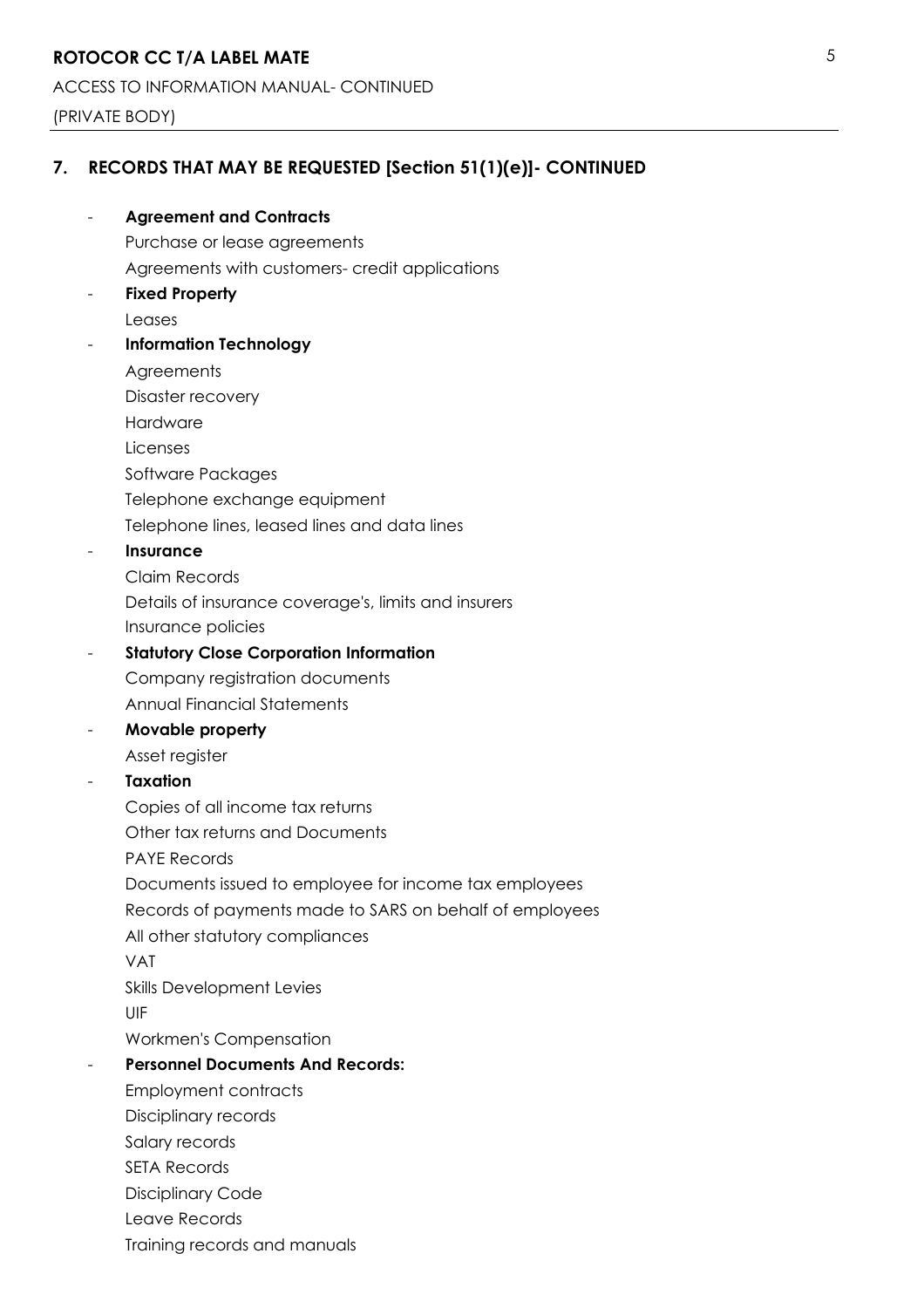### **8. REQUESTING PROCEDURE**

A person who wants access to the records must complete the necessary request form, as set out in Annexure 1 (Form C), and the completed form must be sent to the physical address/email address provided in the manual, and marked for the attention of the Information Officer.

The requester must indicate which form of access is required, and identify the right that is sought to be exercised or protected, and provide an explanation of which the requested record is required for the exercise or protection of that right. Proof of the capacity in which the requester is requesting the information is required.

### **8.1 AVAILABILITY OF THE MANUAL [SECTION 51 (3)]**

- This manual has been made available to the Human Rights Commission, in accordance with paragraph 9(1) of the Regulations promulgated in terms of the Act *and is to be published on our website: www.practicalaccounting.co.za.*
- The manual is available for inspection by the general public upon request during office hours and there is no charge for viewing the manual at our offices. Copies of the manual may be made available subject to the prescribed fees.
	- Copies many also be requested from the SAHRC at the details provided below.

### **8.2 FEES**

A requester who seeks access to a record containing personal information about that requester is not required to pay the request fees. Every other requester, who is not a personal requester, must pay the required fee:

- The head of the private body must notify the requester (other than a personal requester) by notice, requiring the requester to pay the prescribed fee (if any) before further processing the request [Sec 54(1)].
- The fee that the requester must pay to a private body is R50,00, this amount will be refunded should the request for access be refused.
- The requester may lodge an application with a court against the tender or the payment of the request fee [Sec 54(3)(b)].
- After the head of the private body has made a decision on the request, the requester must be notified in the required form.
- If the request is granted then a further access fee must be paid for the search, reproduction, preparation and for any time that has exceeded the prescribed hours and prepare the record for disclosure [Sec 54(6)].
- The head of the private body may withhold a record until the requester has paid the applicable fees.